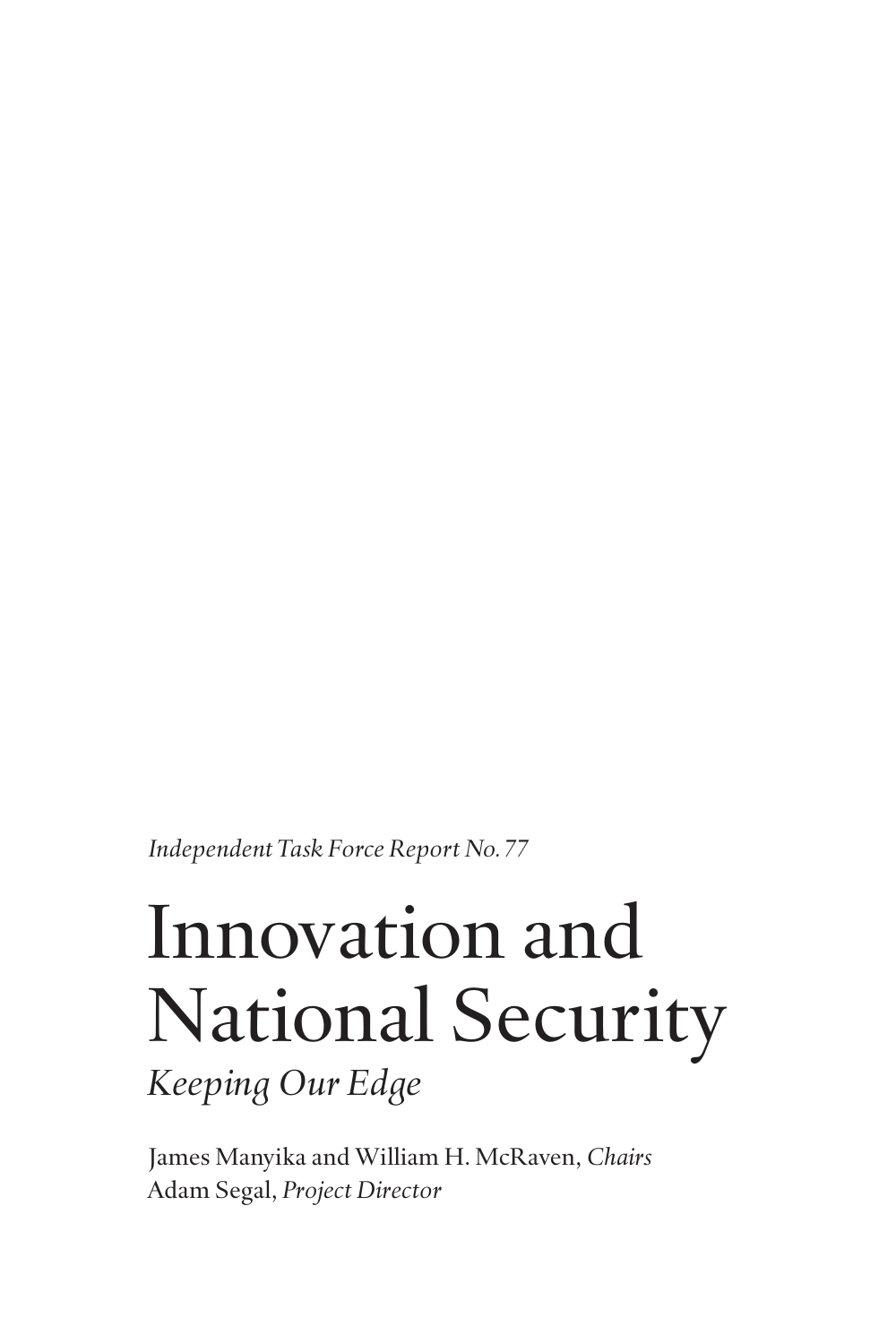## *ENDNOTES*

- 1. For the growing debate on China policy see, for example, Kurt M. Campbell and Ely Ratner, "The China Reckoning: How Beijing Defied American Expectations," *Foreign Affairs*, March/April 2018, http://foreignaffairs.com/articles/china/2018-02-13/chinareckoning; Larry Diamond and Orville Schell, ed., *China's Influence & American Interests: Promoting Constructive Vigilance* (Stanford, CA: Hoover Institution, 2018), http:// hoover.org/sites/default/files/research/docs/00\_diamond-schell-chinas-influence-andamerican-interests.pdf; Task Force on U.S.-China Policy, Orville Schell and Susan L. Shirk, ed., *Course Correction: Toward an Effective and Sustainable China Policy* (New York: Asia Society, 2019), http://asiasociety.org/sites/default/files/inline-files/ CourseCorrection\_FINAL\_2.7.19\_1.pdf; M. Taylor Fravel, J. Stapleton Roy, Michael D. Swaine, Susan A. Thornton, and Ezra Voge, "China Is Not an Enemy," *Washington Post*, July 3, 2019, http://washingtonpost.com/opinions/making-china-a-us-enemy-iscounterproductive/2019/07/02/647d49d0-9bfa-11e9-b27f-ed2942f73d70\_story. html.
- 2. See, for example, Robert Solow, "A Contribution to the Theory of Economic Growth," *Quarterly Journal of Economics* 70 (February 1956): 65–94 and "Technical Change and the Aggregate Production Function," *Review of Economics and Statistics* 39 (August 1957): 312–20; Paul Romer, "Endogenous Technological Change," *Journal of Political Economy*, vol. 98, no. 5 (October 1990): S71–S102 and "The Origins of Endogenous Growth," *Journal of Economic Perspectives*, vol. 8, no.1 (1994): 3–22; James Manyika, Daniel Pacthod, and Michael Park, "Translating Innovation Into U.S. Growth: An Advanced-Industries Perspective," McKinsey & Company, May 2011, http://mckinsey. com/industries/public-sector/our-insights/translating-innovation-into-us-growth-anadvanced-industries-perspective; James Manyika and Charles Roxburgh, "The Great Transformer: The Impact of the Internet on Economic Growth and Prosperity," McKinsey Global Institute, October 2011.
- 3. Commission on the Theft of American Intellectual Property, *The IP Commission Report* (Washington, DC: National Bureau of Asian Research, May 2013), http:// ipcommission.org/report/IP\_Commission\_Report\_052213.pdf.
- 4. Klaus Schwab, "The Fourth Industrial Revolution," *Foreign Affairs*, December 12, 2015, http://foreignaffairs.com/articles/2015-12-12/fourth-industrial-revolution.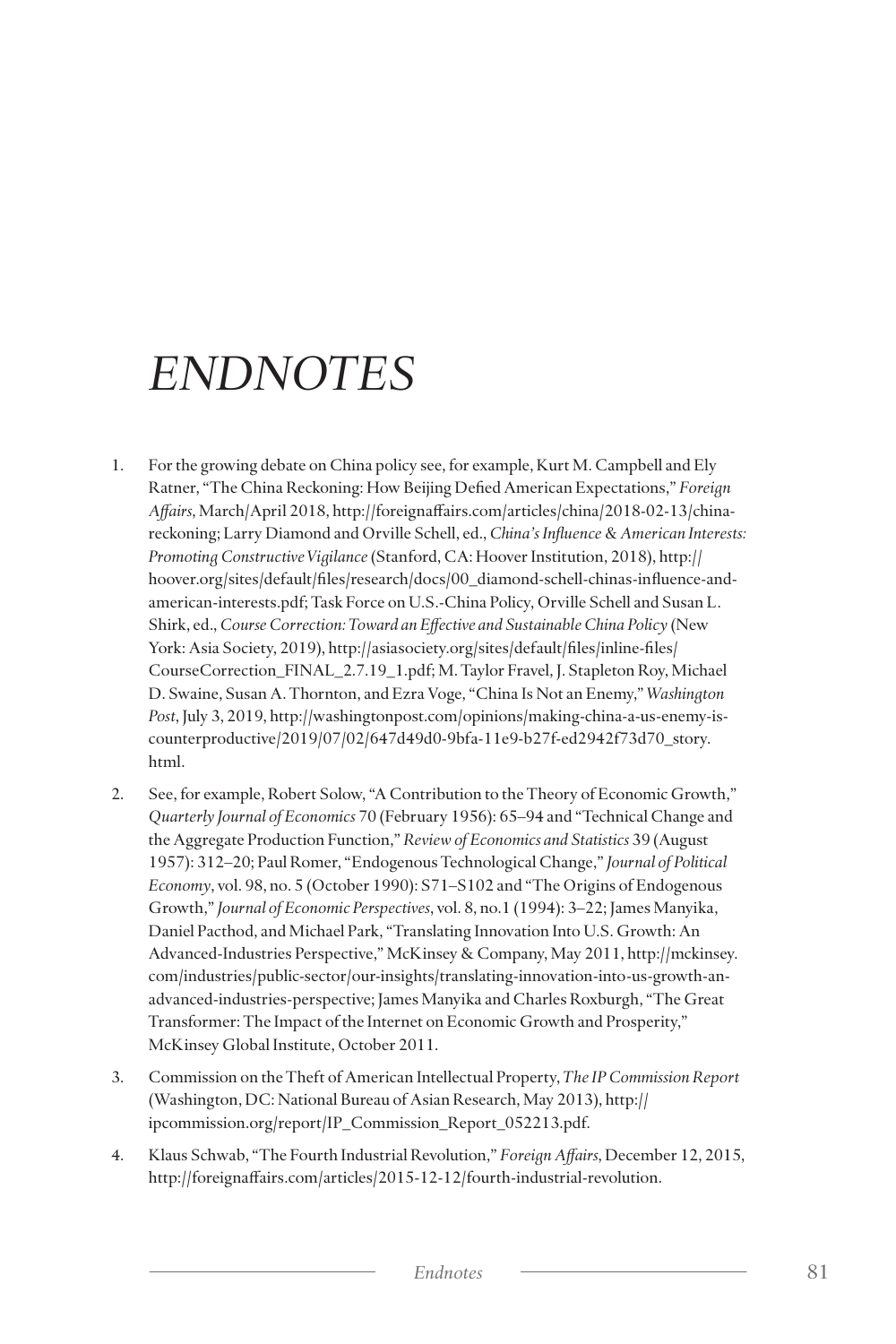- 5. Richard Dobbs, James Manyika, and Jonathan Woetzel, *No Ordinary Disruption: The Four Global Forces Breaking All the Trends* (New York: Public Affairs, 2015).
- 6. Joe Andrews, "23andMe Competitor Veritas Genetics Slashes Price of Whole Genome Sequencing 40% to \$600," CNBC, July 1, 2019, http://cnbc.com/2019/07/01/for-600 veritas-genetics-sequences-6point4-billion-letters-of-your-dna.html.
- 7. Edward Alden and Laura Taylor-Kale, *The Work Ahead: Machines, Skills, and U.S. Leadership in the Twenty-First Century* (New York: Council on Foreign Relations, 2018), http://cfr.org/report/the-work-ahead/report.
- 8. Carl Benedikt Frey and Michael A. Osborne, "The Future of Employment: How Susceptible Are Jobs to Computerization?," Oxford Martin School, September 1, 2013, https://www.oxfordmartin.ox.ac.uk/publications/the-future-of-employment; John Hawksworth, Richard Berriman, and Saloni Goel, "Will Robots Really Steal Our Jobs? An International Analysis of the Potential Long Term Impact of Automation," PwC, 2018, http://pwc.com/hu/hu/kiadvanyok/assets/pdf/impact\_of\_automation\_on\_jobs. pdf; Ljubica Nedelkoska and Glenda Quintini, "Automation, Skills Use and Training," OECD Social, Employment and Migration Working Papers no. 202 (Paris: OECD Publishing, 2018), http://doi.org/10.1787/2e2f4eea-en; James Manyika, Susan Lund, Michael Chui, Jacques Bughin, Jonathan Woetzel, Parul Batra, Ryan Ko, and Saurabh Sanghvi, "Jobs Lost, Jobs Gained: What the Future of Work Will Mean for Jobs, Skills, and Wages," McKinsey Global Institute, November 2017, http://mckinsey.com/ featured-insights/future-of-work/jobs-lost-jobs-gained-what-the-future-of-work-willmean-for-jobs-skills-and-wages.
- 9. Vannevar Bush, *Science: The Endless Frontier, A Report to the President* (Washington, DC: Director of the Office of Scientific Research and Development, July 1945), http:// nsf.gov/od/lpa/nsf50/vbush1945.htm.
- 10. Mariana Mazzucato, *The Entrepreneurial State: Debunking Public vs. Private Sector Myths* (Anthem, 2013).
- 11. "National Defense Education and Innovation Initiative: Meeting America's Economic and Security Challenges in the 21st Century," Association of American Universities, January 2006, http://aau.edu/sites/default/files/AAU-Files/Key-Issues/Innovation-Competitiveness/Report-NDEII.pdf.
- 12. L. Fleming, H. Greene, G. Li, M. Marx, and D. Yao, "Government-Funded Research Increasingly Fuels Innovation," *Science* (June 21, 2019): 1139–1141.
- 13. Peter Singer, "Federally Supported Innovations," *Information Technology & Innovation Foundation*, February 3, 2015, http://itif.org/publications/2014/02/03/federallysupported-innovations; Harvard Business School, "Public Funding Essential for Advances in Biomedical Research: Cuts in National Institutes of Health Budget Could Impact Innovation," *ScienceDaily*, March 30, 2018, http://sciencedaily.com/ releases/2017/03/170330142303.htm.
- 14. Simon Tripp and Martin Grueber, "Economic Impact of the Human Genome Project," Battelle Memorial Institute, May 2011, http://battelle.org/docs/default-source/misc/ battelle-2011-misc-economic-impact-human-genome-project.pdf.
- 15. Center for American Entrepreneurship, "Immigrant Founders of the 2017 Fortune 500," http://startupsusa.org/fortune500.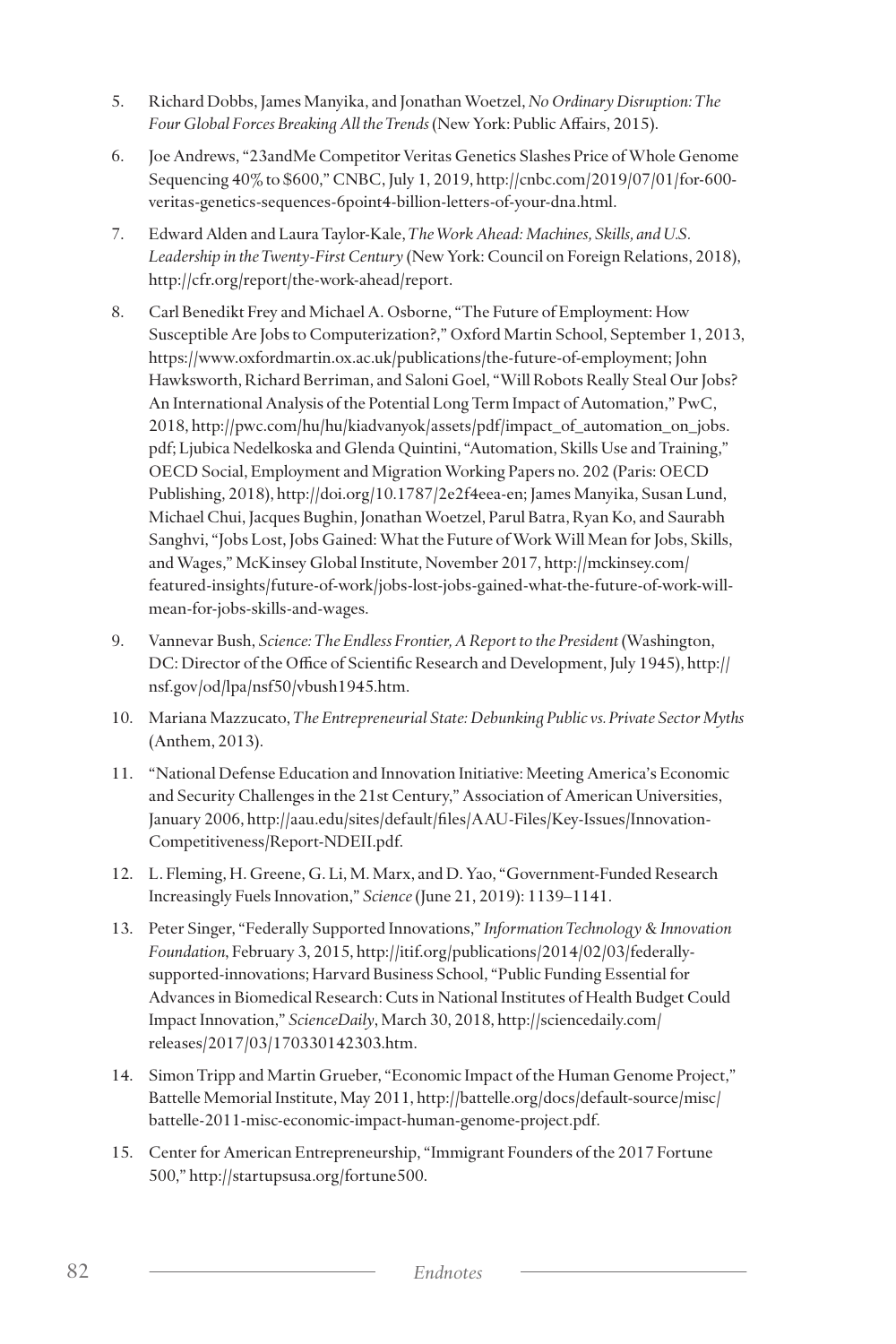- 16. David Ewalt, "Reuters Top 100: The World's Most Innovative Universities—2017," Reuters, September 27, 2017, http://reuters.com/article/us-amers-reuters-rankinginnovative-univ/reuters-top-100-the-worlds-most-innovative-universities-2017 idUSKCN1C209R.
- 17. J. John Wu, "Why U.S. Business R&D Is Not as Strong as It Appears," ITIF, June 2018, http://www2.itif.org/2018-us-business-rd.pdf.
- 18. Timothy Martin, "American Tech Firms Are Winning the R&D Spending Race With China," *Wall Street Journal*, October 30, 2018, http://wsj.com/articles/ american-tech-firms-are-winning-the-r-d-spending-race-with-china-1540873318.
- 19. Pitchbook and National Venture Capital Association, *Venture Monitor* 4Q 2018, http:// nvca.org/wp-content/uploads/delightful-downloads/2019/01/4Q\_2018\_PitchBook\_ NVCA\_Venture\_Monitor-1.pdf.
- 20. National Science Board, "Global Trends in Trade of Knowledge- and Technology-Intensive Products and Services," in *Science and Engineering Indicators 2018* (January 2018), http://nsf.gov/statistics/2018/nsb20181/report/sections/industry-technologyand-the-global-marketplace/global-trends-in-trade-of-knowledge--and-technologyintensive-products-and-services.
- 21. Mark Boroush, "U.S. R&D Increased by \$20 Billion in 2015, to \$495 Billion; Estimates for 2016 Indicate a Rise to \$510 Billion," InfoBrief NSF 18-306, National Science Foundation, December 14, 2017, http://nsf.gov/statistics/2018/nsf18306.
- 22. "US R&D Spending at All-Time High, Federal Share Reaches Record Low," AIP, November 8, 2016, http://aip.org/fyi/2016/us-rd-spending-all-time-high-federalshare-reaches-record-low.
- 23. Jeffrey Mervis, "Data Check: U.S. Government Share of Basic Research Funding Falls Below 50%," *Science*, March 9, 2017, http://sciencemag.org/news/2017/03/ data-check-us-government-share-basic-research-funding-falls-below-50.
- 24. Matt Hourihan and David Parkes, "Omnibus Would Provide Largest Research Increase in Nearly a Decade," AAAS, March 22, 2018, http://aaas.org/news/ omnibus-would-provide-largest-research-increase-nearly-decade.
- 25. Joel Achenbach, Ben Guarino, Sarah Kaplan, and Brady Dennis, "Trump Budget Seeks Cuts in Science Funding," *Washington Post*, March 11, 2019, http://washingtonpost. com/science/2019/03/11/trump-budget-seeks-cuts-science-funding.
- 26. Robert Atkinson, Stephen Ezell, and John Wu, "Why Tariffs on Chinese ICT Imports Would Harm the U.S. Economy," ITIF, March 16, 2018, http://itif.org/ publications/2018/03/16/why-tariffs-chinese-ict-imports-would-harm-us-economy.
- 27. Chad Brown and Eva Zhang, "Measuring Trump's 2018 Trade Protection: Five Takeaways," *Trade and Investment Policy Watch* (blog), PIIE, February 15, 2019, http:// piie.com/blogs/trade-investment-policy-watch/measuring-trumps-2018-trade-protectionfive-takeaways.
- 28. European Commission, "EU-China—A Strategic Outlook," June 12, 2019, http:// ec.europa.eu/commission/sites/beta-political/files/communication-eu-china-astrategic-outlook.pdf.
- 29. Edward Alden, "Trump and the TPP: Giving Away Something for Nothing," *Renewing*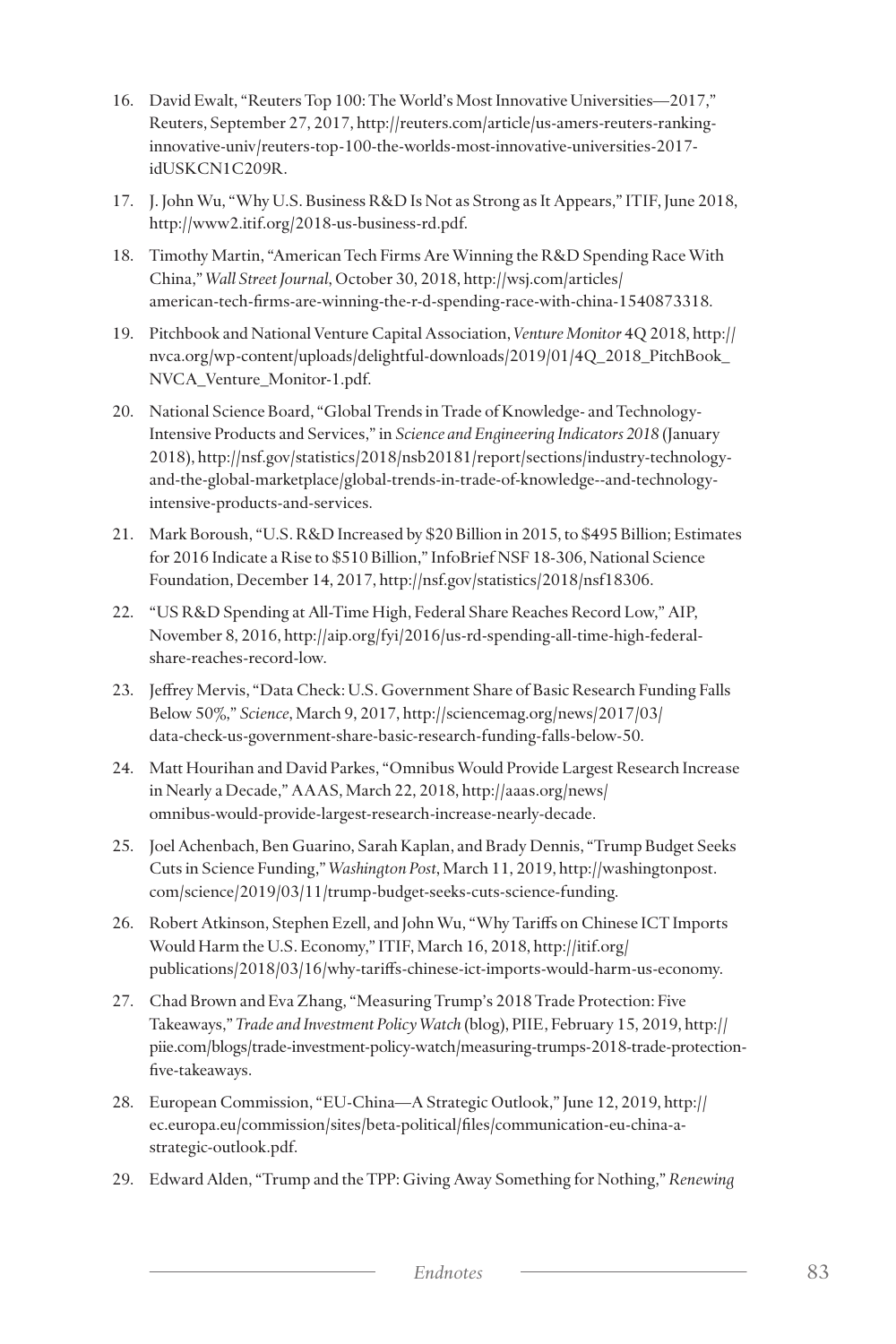*America* (blog), Council on Foreign Relations, January 23, 2017, http://cfr.org/blog/ trump-and-tpp-giving-away-something-nothing.

- 30. Ehsan Masood, "How China Is Redrawing the Map of World Science," *Nature*, May 1, 2019, http://nature.com/immersive/d41586-019-01124-7/index.html.
- 31. Sari Pekkala Kerr, William Kerr, Çaǧlar Özden, and Christopher Parsons, *High-Skilled Migration and Agglomeration*, NBER Working Paper (December 2016), http://nber.org/ papers/w22926; Michelle Hackman and Douglas Belkin, "Fewer International Students Heading to the U.S.," *Wall Street Journal*, November 13, 2018, http://wsj.com/articles/ fewer-international-students-heading-to-the-u-s-1542105004.
- 32. "Travel Ban Throws Research, Academic Exchange Into Turmoil," CNBC, January 31, 2017, http://cnbc.com/2017/01/31/travel-ban-throws-research-academic-exchangeinto-turmoil.html; Richard Chirgwin, "IETF Moves Meeting From USA to Canada to Dodge Trump Travel Ban," *Register*, July 16, 2017, http://theregister.co.uk/2017/07/16/ trump\_travel\_ban\_sees\_ietf\_move\_meeting\_from\_usa\_to\_canada.
- 33. Issie Lapowsky, "Visa Rejections for Tech Workers Spike Under Trump," *Wired*, April 25, 2019, http://wired.com/story/h-1b-visa-rejections-spike-under-trump.
- 34. Rani Molla, "U.S. Companies Are Moving Tech Jobs to Canada Rather Than Deal With Trump's Immigration Policies," *Recode*, March 19, 2019, http://recode. net/2019/3/19/18264391/us-tech-jobs-canada-immigration-policies-trump.
- 35. Louise Radnofsky, "U.S. Changes Visa Process for High-Skilled Workers," *Wall Street Journal*, January 30, 2019.
- 36. Yi Xue and Richard C. Larson, "STEM Crisis or STEM Surplus? Yes and Yes," *Monthly Labor Review*, U.S. Bureau of Labor Statistics, May 2015, http://doi.org/10.21916/ mlr.2015.14.
- 37. Xueying Han and Richard Applebaum, "Will They Stay or Will They Go? International STEM Students Are Up for Grabs," Kauffman Foundation, July 2016, http://kauffman. org/-/media/kauffman\_org/research-reports-and-covers/2016/stem\_students\_final. pdf.
- 38. The STEM Imperative, Smithsonian Institution, http://ssec.si.edu/stem-imperative.
- 39. Celestine Bohlen, "Making Gains for Women in STEM Fields Will Take More Effort," *New York Times*, November 20, 2018, http://nytimes.com/2018/11/20/world/europe/ women-in-stem.html.
- 40. Scott E. Page, *The Difference* (Princeton, NJ: Princeton University Press, 2007).
- 41. Donald Hicks, *Final Report of the Defense Science Board Task Force on Globalization and Security* (Washington, DC: Defense Science Board, 1999), ii.
- 42. Ben FitzGerald, Alexandra Sander, and Jacqueline Parziale, *Future Foundry: A New Strategic Approach to Military-Technical Advantage* (Washington, DC: CNAS, 2016), http://cnas.org/publications/reports/future-foundry.
- 43. "SASC Chairman John McCain Remarks on Top Defense Priorities for 114th Congress at CSIS," Senate Armed Services Committee, March 26, 2016, http://armed-services. senate.gov/press-releases/sasc-chairman-john-mccain-remarks-on-top-defensepriorities-for-114th-congress-at-csis.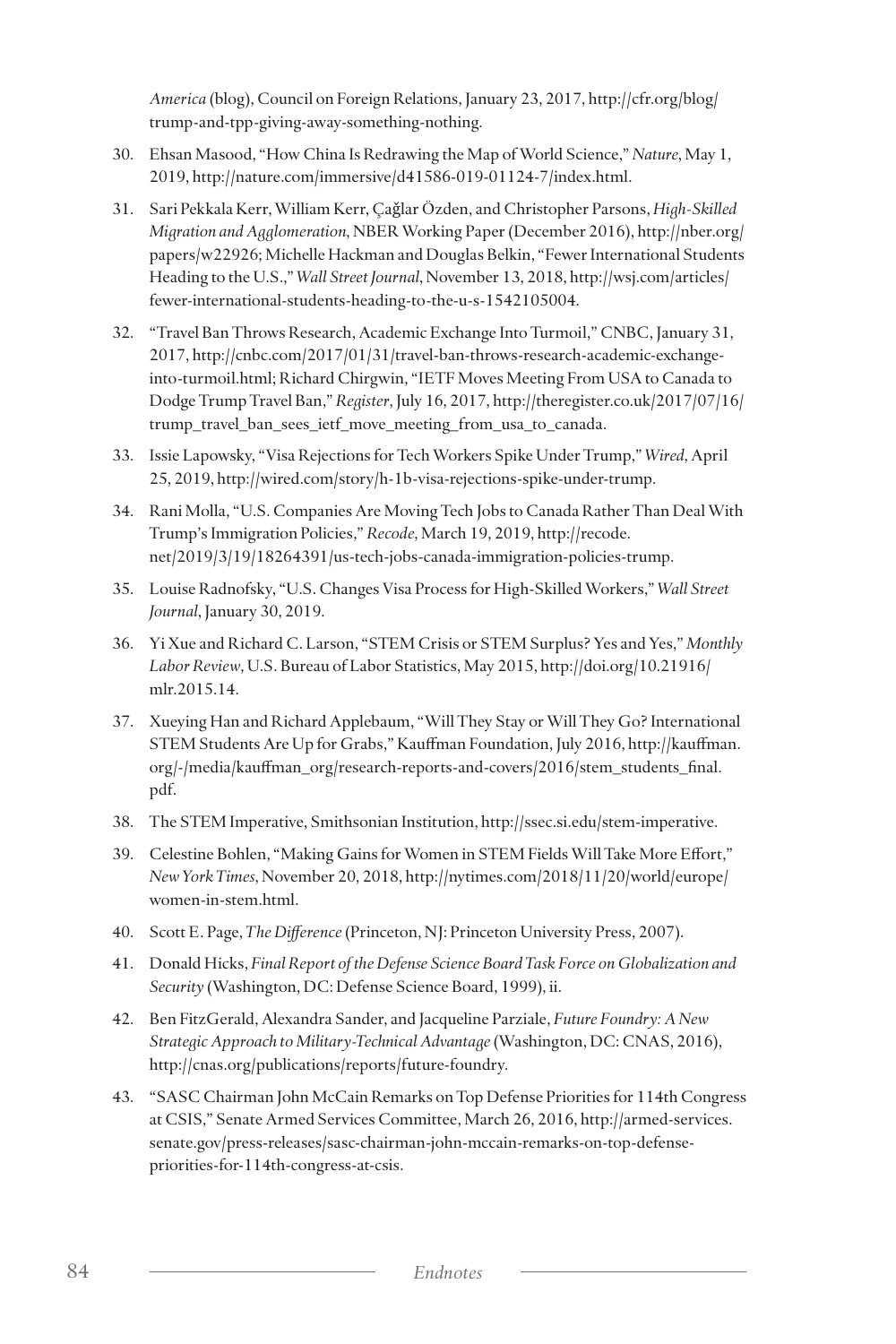- 44. *Summary of the 2018 National Defense Strategy of the United States* (Washington, DC: Department of Defense, 2018), http://dod.defense.gov/Portals/1/Documents/ pubs/2018-National-Defense-Strategy-Summary.pdf.
- 45. J. Michael McQuade and Richard M. Murray, *Software Is Never Done: Refactoring the Acquisition Code for Competitive Advantage* (Defense Innovation Board, 2019), http:// media.defense.gov/2019/apr/30/2002124828/-1/-1/0/softwareisneverdone\_ refactoringtheacquisitioncodeforcompetitiveadvantage\_final.swap.report.pdf.
- 46. Jack Moore, "Here Are 10 of the Oldest IT Systems in the Federal Government," *Nextgov*, May 25, 2016, http://nextgov.com/cio-briefing/2016/05/10-oldest-itsystems-federal-government/128599.
- 47. Dennis Fisher, "Groundbreaking Cyber Fast Track Research Program Ending," *Threatpost*, March 6, 2016, http://threatpost.com/groundbreaking-cyber-fast-trackresearch-program-ending-030613/77594; Fred Kaplan, "The Pentagon's Innovation Experiment," *MIT Technology Review*, December 19, 2016, http://technologyreview. com/s/603084/the-pentagons-innovation-experiment.
- 48. Raj Shah, "Arceo's Shah on New Company, Defense Innovation, Tenure at DIUx," interview by Vago Muradian, *Defense and Aerospace Report*, December 28, 2018, http:// youtube.com/watch?v=Ool1ctvS0h8; Mike Cerre, "How the Pentagon Joins Forces With Silicon Valley Startups," *PBS Newshour*, August 15, 2018, http://pbs.org/ newshour/show/how-the-pentagon-joins-forces-with-silicon-valley-startups.
- *49. Promoting DOD's Culture of Innovation: Statement Before the House Armed Services Committee,* 115th Cong. (2018) (statement of Dr. Eric Schmidt, Chairman, Defense Innovation Board, Department of Defense), http://docs.house.gov/meetings/AS/ AS00/20180417/108132/HHRG-115-AS00-Wstate-SchmidtE-20180417.pdf.
- 50. Mark Wallace, "The U.S. Air Force Learned to Code—and Saved the Pentagon Millions," *Fast Company*, July 5, 2018, http://fastcompany.com/40588729/ the-air-force-learned-to-code-and-saved-the-pentagon-millions.
- 51. Issie Lapowsky, "The Pentagon Is Building a Dream Team of Tech-Savvy Soldiers," *Wired*, July 2, 2018, http://wired.com/story/pentagon-dream-team-tech-savvy-soldiers.
- 52. Martin Martishak, "Defense Digital Service Chief Stepping Down After 'Nerd Tour of Duty,'" *Politico*, April 23, 2019, http://politico.com/story/2019/04/23/ chris-lynch-leaving-defense-digital-1373893.
- 53. Ryan Mac, "Behind the Crash of 3D Robotics, North America's Most Promising Drone Company," *Forbes*, October 5, 2016, http://forbes.com/sites/ryanmac/2016/10/05/3drobotics-solo-crash-chris-anderson.
- 54. National Defense Strategy Commission, *Providing for the Common Defense: The Assessment and Recommendations of the National Defense Strategy Commission* (Washington, DC: U.S. Institute of Peace, November 13, 2018), http://usip.org/sites/ default/files/2018-11/providing-for-the-common-defense.pdf; Interagency Task Force in Fulfillment of Executive Order 13806, *Assessing and Strengthening the Manufacturing and Defense Industrial Base and Supply Chain Resiliency of the United States*, Report to President Donald J. Trump, September 2018, http://media.defense.gov/2018/ oct/05/2002048904/-1/-1/1/assessing-and-strengthening-the-manufacturing-and%20 defense-industrial-base-and-supply-chain-resiliency.pdf.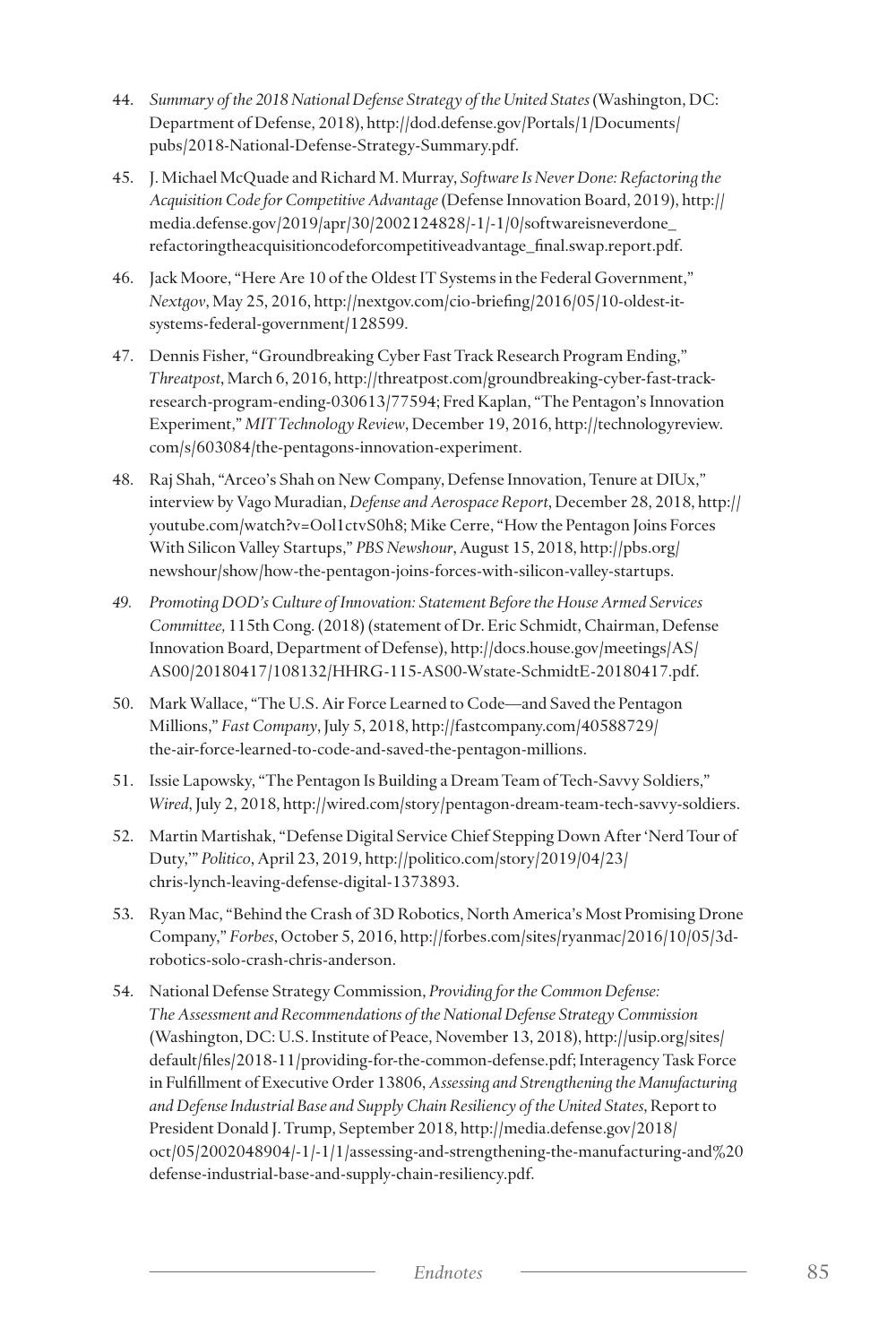- 55. Adam Segal, *Rebuilding Trust Between Silicon Valley and Washington* (New York: Council on Foreign Relations, 2017), http://cfr.org/report/rebuilding-trust-between-siliconvalley-and-washington.
- 56. Scott Shane and Daisuke Wakabayashi, "Google Will Not Renew Pentagon Contract That Upset Employees," *New York Times*, June 1, 2018, http://nytimes.com/2018/06/01/ technology/google-pentagon-project-maven.html.
- 57. Zachary Freyer Biggs, "Inside the Pentagon's Plans to Win Over Silicon Valley's AI Experts," *Wired*, December 21, 2018, http://wired.com/story/inside-the-pentagonsplan-to-win-over-silicon-valleys-ai-experts.
- 58. Joseph Bernstein, "Survey: 51% Of Tech Industry Workers Believe President Trump Has a Point About the Media Creating Fake News," BuzzFeed, February 23, 2019, http://buzzfeednews.com/article/josephbernstein/tech-industry-survey.
- 59. Heather Kelly, "Jeff Bezos: Amazon Will Keep Working With the DOD," CNN, October 15, 2018, http://cnn.com/2018/10/15/tech/jeff-bezos-wired/index.html.
- 60. John Sargent Jr., "Global Research and Development Expenditures: Fact Sheet," Congressional Research Service, June 27, 2018, http://fas.org/sgp/crs/misc/R44283. pdf; "Global R&D Continues Growth With Less Government Support," *R&D Magazine*, 2018, http://digital.rdmag.com/researchanddevelopment/2018\_global\_r\_d\_ funding\_forecast?pg=2#pg2.
- 61. OECD Data, "Gross Domestic Spending on R&D," last updated 2019, http://data. oecd.org/rd/gross-domestic-spending-on-r-d.htm.
- 62. Dennis Normille, "China Narrows U.S. Lead in R&D Spending," *Science*, October 19, 2018, http://science.sciencemag.org/content/362/6412/276; "The Rise of China in Science and Engineering: 2018," National Science Board, http://nsf.gov/nsb/sei/onepagers/China-2018.pdf.
- 63. Normille, "China Narrows U.S. Lead in R&D Spending."
- 64. "China Now Produces Twice as Many Graduates a Year as the United States," World Economic Forum, April 13, 2017, http://weforum.org/agenda/2017/04/highereducation-in-china-has-boomed-in-the-last-decade; "Back to School Statistics," National Center for Education Statistics, http://nces.ed.gov/fastfacts/display. asp?id=372.
- 65. Richard P. Appelbaum and Xueying Han, "China's Science, Technology, Engineering, and Mathematics (STEM) Research Environment: A Snapshot," *PLOS One*, April 3, 2018, https://doi.org/10.1371/journal.pone.0195347.
- 66. National Science Board, "International S&E Higher Education," in *Science & Engineering Indicators 2018*, http://nsf.gov/statistics/2018/nsb20181/report/sections/ higher-education-in-science-and-engineering/international-s-e-higher-education.
- 67. Dennis Normille, "With Generous Funding and Top-Tier Jobs, China Seeks to Lure Science Talent From Abroad," *Science*, June 5, 2018, http://sciencemag.org/ news/2018/06/generous-funding-and-top-tier-jobs-china-seeks-lure-sciencetalent-abroad.
- 68. Hepeng Jia, "China's Plan to Recruit Talented Researchers," *Nature*, January 17, 2018, http://nature.com/articles/d41586-018-00538-z.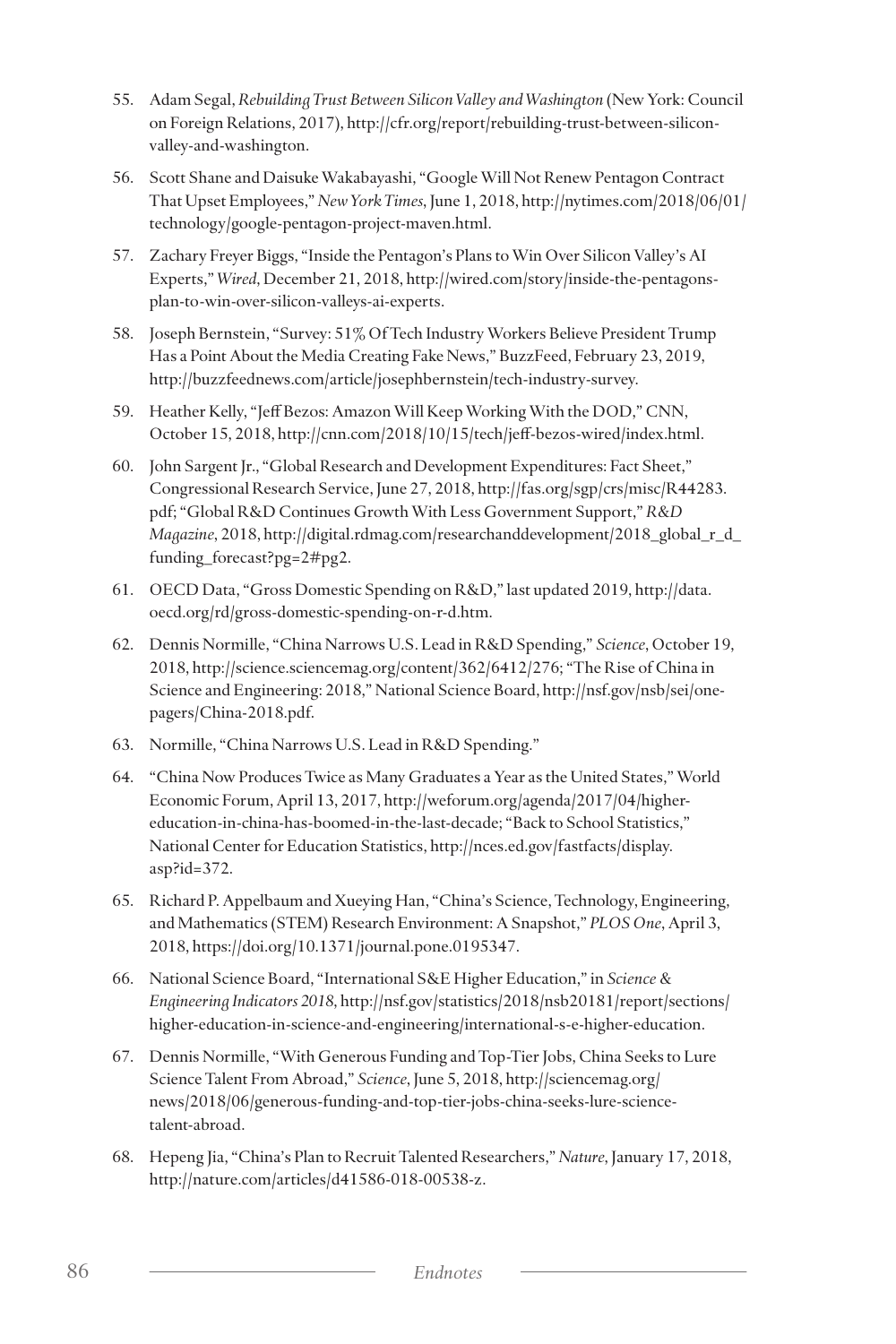- 69. Kate O'Keeffe and Timothy Puko, "U.S. Targets Efforts by China, Others to Recruit Government Scientists," *Wall Street Journal*, June 10, 2019, http://wsj.com/articles/ energy-department-bans-personnel-from-foreign-talent-recruitmentprograms-11560182546.
- 70. "Hyperion: China Maintains Lead in Race to Exascale," *HPC Wire*, June 28, 2018, http://hpcwire.com/2018/06/28/hyperion-china-maintains-lead-in-race-to-exascale. It is worth noting that the United States still excels in terms of supercomputing software, which is critical to harnessing the power of supercomputers for useful applications.
- 71. Shannon Ellis, "Biotech Booms in China," *Nature*, January 17, 2018, http://nature.com/ articles/d41586-018-00542-3.
- 72. Peng Ying, "AI Sector Sees Big Investment, Financing in 2017: Report," *Xinhua*, February 24, 2018, http://xinhuanet.com/english/2018-02/24/c\_136997279.htm.
- 73. Yujia He, "How China Is Preparing for an AI-Powered Future," Wilson Center, June 2017, http://wilsoncenter.org/sites/default/files/how\_china\_is\_preparing\_for\_ai\_ powered\_future.pdf.
- 74. Yoav Shoham, Raymond Perrault, Erik Brynjolfsson, Jack Clark, James Manyika, Juan Carlos Niebles, Terah Lyons, John Etchemendy, Barbara Grosz and Zoe Bauer, *AI Index 2018 Annual Report* (Stanford, CA: Stanford University, December 2018), http://cdn. aiindex.org/2018/AI%20Index%202018%20Annual%20Report.pdf; Jun Zhu, Tiejun Huang, Wenguang Chen, and Wen Gao, "The Future of Artificial Intelligence in China," *Communications of the ACM 61*, no. 11 (November 2018): 44–45.
- 75. He, "How China Is Preparing for an AI-Powered Future"; Chen Xi, "China to Open 400 Big Data, AI Majors in Universities for Global Competition," *Global Times*, February 27, 2019.
- 76. Will Knight, "China's Huawei Has Big Ambitions to Weaken the U.S. Grip on AI Leadership," *Technology Review*, March 4, 2019, http://technologyreview. com/s/612914/chinas-huawei-has-big-ambitions-to-weaken-the-uss-grip-onai-leadership.
- 77. Jason Rowley, "Q4 2018 Closes Out a Record Year for the Global VC Market," *Crunchbase News*, January 7, 2019, http://news.crunchbase.com/news/ q4-2018-closes-out-a-record-year-for-the-global-vc-market.
- 78. Lorand Laskai, "In Drive for Tech Independence, Xi Doubles Down on Civil-Military Fusion," *China Brief*, May 9, 2018, http://jamestown.org/program/ in-drive-for-tech-independence-xi-doubles-down-on-civil-military-fusion.
- 79. Adam Segal, "When China Rules the Web," *Foreign Affairs*, September/October 2018.
- 80. National Science Board, "Gross Expenditure on R&D for Selected Countries, by Performing Sector or Source of Funds: 2015 or Most Recent Year," in *Science and Engineering Indicators 2018* (January 2018), accessed July 9, 2019, http://nsf.gov/ statistics/2018/nsb20181/data/tables.
- 81. Adam Segal, "Seizing Core Technologies: China Responds to U.S. Technology Competition," *China Leadership Monitor*, June 1, 2019, http://prcleader.org/ segal-clm-60.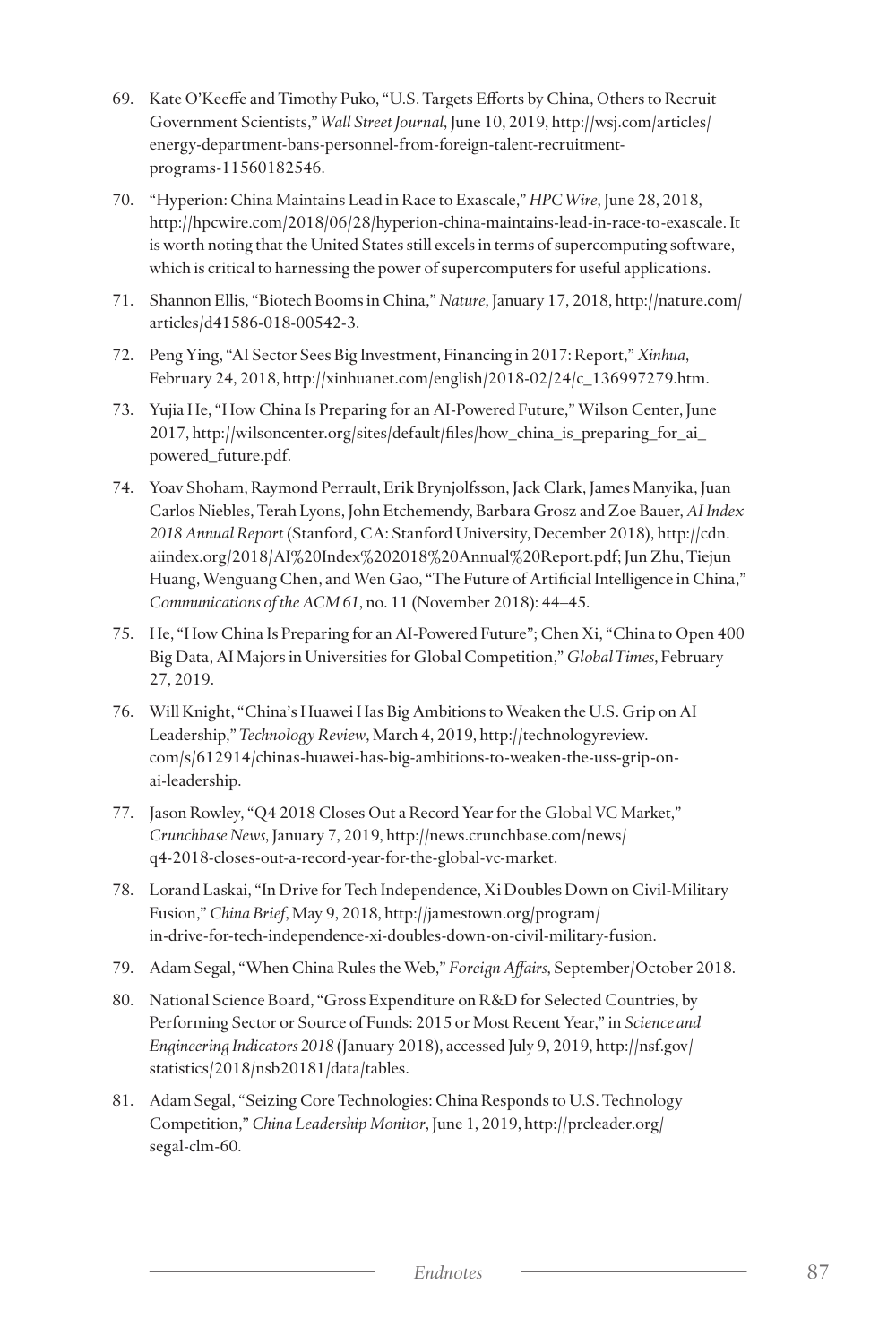- 82. White House, Presidential Executive Order on Streamlining and Expediting Requests to Locate Broadband Facilities in Rural America, January 8, 2018, http://whitehouse. gov/presidential-actions/presidential-executive-order-streamlining-expeditingrequests-locate-broadband-facilities-rural-america; Committee on STEM Education of the National Science & Technology Council, *Charting a Course for Success: America's Strategy for STEM Education* (December 2018), http://whitehouse.gov/wp-content/ uploads/2018/12/STEM-Education-Strategic-Plan-2018.pdf.
- 83. "FY19 Budget Request: Defense S&T Stable as DOD Focuses on Technology Transition," American Institute of Physics, February 23, 2018, http://aip.org/fyi/2018/ fy19-budget-request-defense-st-stable-dod-focuses-technology-transition.
- 84. "FY2019 Department of Defense Appropriations," Association of American Universities, September 28, 2018, http://aau.edu/sites/default/files/AAU-Files/Key-Issues/Federal-Budget/Appropriations-Tables/Defense-FY19-Funding-Table.pdf; "Budget," Defense Advanced Research Projects Agency, accessed July 9, 2019, http:// darpa.mil/about-us/budget.
- 85. Lauren C. Williams, "DIUx Gets a Big Boost in FY19 Budget," FCW, February 12, 2018, http://fcw.com/articles/2018/02/12/budget-williams-do.aspx; Jonathan Behrens, "FY20 Budget Request: DOD Science and Technology," American Institute of Physics, March 28, 2019.
- 86. Stephen Rodriguez and Evanna Hu, "America Needs an AI Strategy. Just Ask Google," *National Review*, July 18, 2018, http://nationalreview.com/2018/07/ america-needs-an-ai-strategy-to-remain-global-technology-powerhouse.
- 87. Sydney Freedberg Jr., "Joint Artificial Intelligence Center Created Under DoD CIO," *Breaking Defense*, June 29, 2018, http://breakingdefense.com/2018/06/ joint-artificial-intelligence-center-created-under-dod-cio.
- 88. White House, FY 2020 Administration Research and Development Budget Priorities, July 31, 2018, http://whitehouse.gov/wp-content/uploads/2018/07/M-18-22.pdf; Defense Advanced Research Projects Agency, AI Next Campaign, http://darpa.mil/ work-with-us/ai-next-campaign.
- 89. White House Office of Science and Technology Policy, "Summary of the 2018 White House Summit on Artificial Intelligence for American Industry," May 10, 2018, http:// whitehouse.gov/wp-content/uploads/2018/05/Summary-Report-of-White-House-AI-Summit.pdf.
- 90. White House, "Accelerating America's Leadership in Artificial Intelligence," February 11, 2019, http://whitehouse.gov/articles/accelerating-americas-leadership-inartificial-intelligence.
- 91. U.S. Department of Defense, "Summary of the 2018 Department of Defense Artificial Intelligence Strategy," February 12, 2019, http://media.defense.gov/2019/ feb/12/2002088963/-1/-1/1/summary-of-dod-ai-strategy.pdf.
- 92. Megan Lamberth, "The White House and Defense Department Unveiled AI Strategies. Now What?" C4ISRNet, February 27, 2019, http://c4isrnet.com/opinion/2019/02/27/ the-white-house-and-defense-department-unveiled-ai-strategies-now-what.
- 93. White House, Presidential Memorandum on Developing a Sustainable Spectrum Strategy for America's Future, October 25, 2018, http://whitehouse.gov/presidential-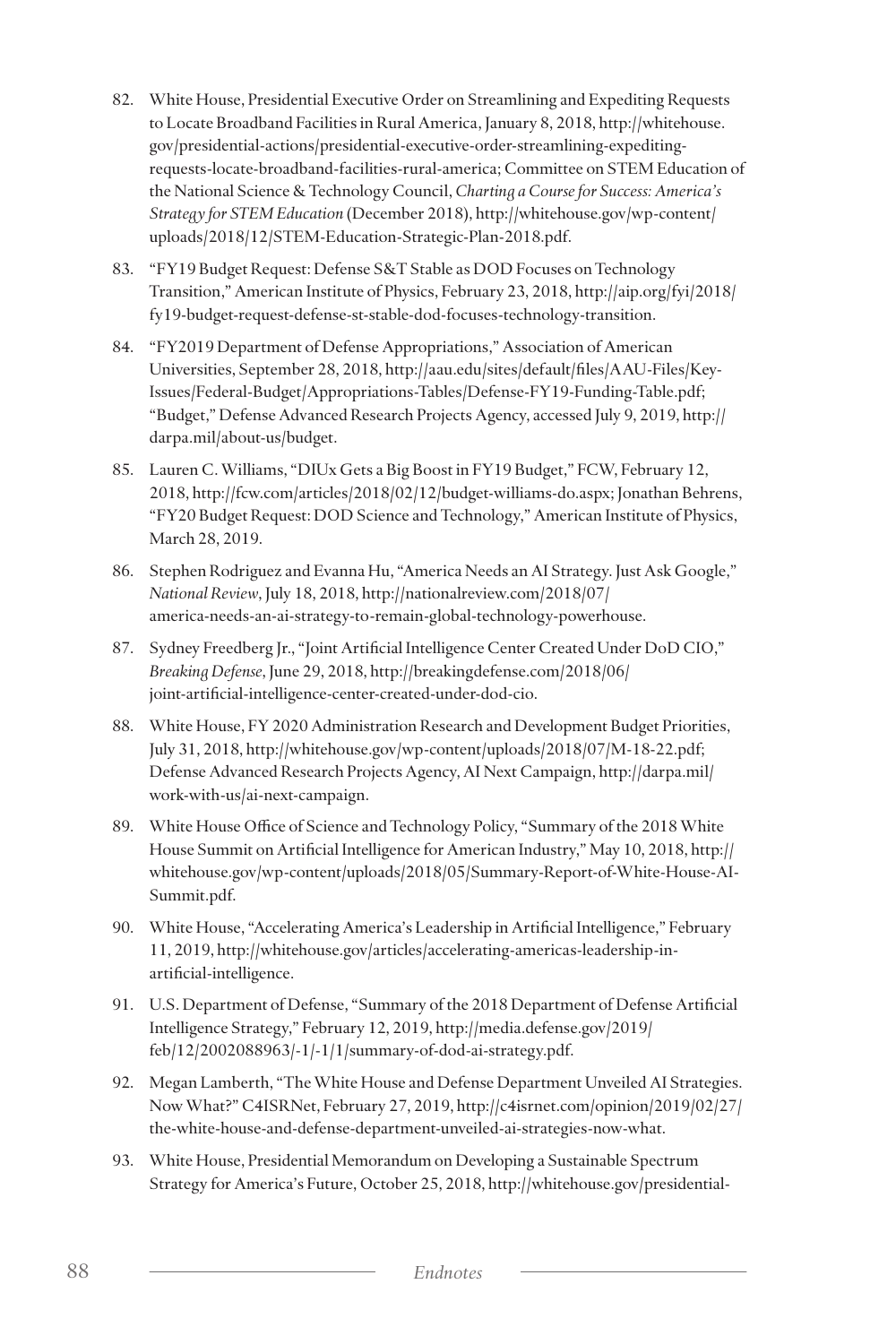actions/presidential-memorandum-developing-sustainable-spectrum-strategyamericas-future.

- 94. Brian Fung, "5G Is About to Get a Big Boost From Trump and the FCC," *Washington Post*, April 12, 2019, http://washingtonpost.com/technology/2019/04/12/g-is-about-getbig-boost-trump-fcc.
- 95. Dan Strumpf, "Huawei Expects \$30 Billion Revenue Hit From U.S. Clampdown," *Wall Street Journal*, June 17, 2019, http://wsj.com/articles/u-s-clampdown-to-cost-huawei-30-billion-in-revenue-founder-says-11560766359.
- 96. Peter Baker and Keith Bradsher, "Trump and Xi Agree to Restart Trade Talks, Avoiding Escalation in Tariff War," *New York Times*, June 29, 2019, http://nytimes.com/2019/06/ 29/world/asia/g20-trump-xi-trade-talks.html; "White House Official: New Sales to China's Huawei to Cover Only Widely Available Goods," Reuters, June 30, 2019, http:// uk.reuters.com/article/us-usa-trade-china-huawei-tech/white-house-official-new-salesto-chinas-huawei-to-cover-only-widely-available-goods-idUKKCN1TV0PO.
- 97. Julian Barnes and Adam Satariano, "U.S. Campaign to Ban Huawei Overseas Stumbles as Allies Resist," *New York Times*, March 17, 2019, http://nytimes.com/2019/03/17/us/ politics/huawei-ban.html.
- 98. Marco Rubio (@marcorubio), "If President Trump has agreed to reverse recent sanctions against #Huawei he has made a catastrophic mistake . . . ," Twitter, June 29, 2019, 7:34 a.m., http://twitter.com/marcorubio/status/1144977483101593601.
- 99. Rhodium Group and National Committee on U.S.-China Relations, "Two Way Street: 2019 Update U.S.-China Investment Trends," May 7, 2019, http://arraysproduction-0dot22.s3.amazonaws.com/rhodiumgroup/assets/icon/RHG\_TWS-2019\_Executive-Summary\_7May2019.pdf.
- 100. Brian Gormley, "Startups Rethink Foreign Funding as U.S. Tightens Security Reviews," *Wall Street Journal*, March 15, 2019, http://wsj.com/articles/startups-rethink-foreignfunding-as-u-s-tightens-security-reviews-11552649400.
- 101. Rolfe Winkler, "Chinese Cash That Powered Silicon Valley Is Suddenly Toxic," *Wall Street Journal*, June 11, 2019, http://wsj.com/articles/chinese-cash-is-suddenlytoxic-in-silicon-valley-following-u-s-pressure-campaign-11560263302.
- 102. Christina Farr and Ari Levy, "The Trump Administration Is Forcing This Health Start-Up That Took Chinese Money Into a Fire Sale," CNBC, April 4, 2019, http:// cnbc.com/2019/04/04/cfius-forces-patientslikeme-into-fire-sale-booting-chineseinvestor.html.
- 103. Heather Somerville, "Chinese Tech Investors Flee Silicon Valley as Trump Tightens Scrutiny," Reuters, http://reuters.com/article/us-venture-china-regulation-insight/ chinese-tech-investors-flee-silicon-valley-as-trump-tightens-scrutinyidUSKCN1P10CB.
- 104. "A Conversation With Christopher Wray," Council on Foreign Relations, April 26, 2019, http://cfr.org/event/conversation-christopher-wray-0.
- 105. Elizabeth Redden, "Science vs. Security," *Inside Higher Ed*, April 16, 2019, http:// insidehighered.com/news/2019/04/16/federal-granting-agencies-and-lawmakersstep-scrutiny-foreign-research.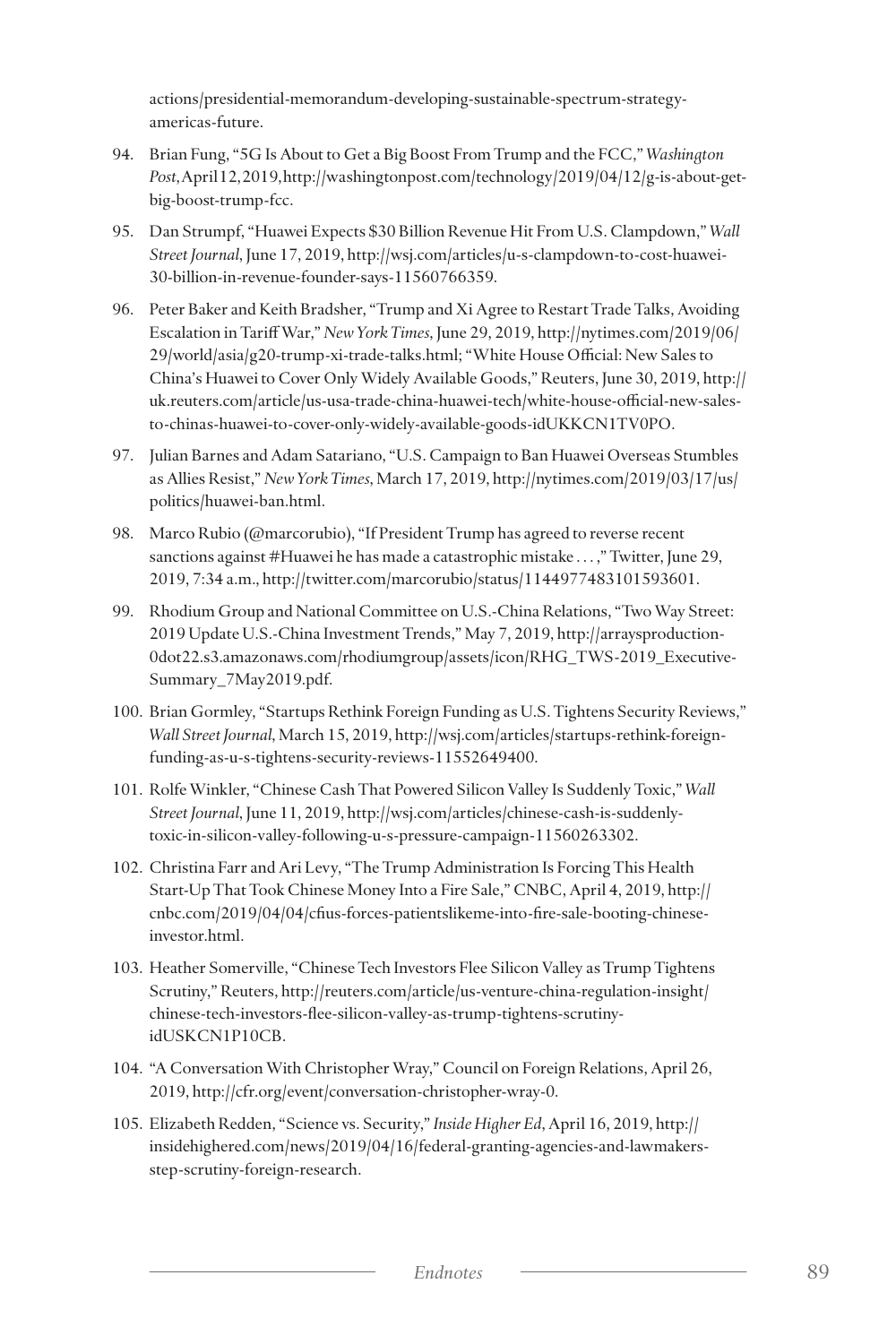- 106. Patricia Zengerle and Matt Spetalnick, "Exclusive: Fearing Espionage, U.S. Weighs Tighter Rules on Chinese Students," Reuters, November 29, 2018, http://reuters.com/ article/us-usa-china-students-exclusive/exclusive-fearing-espionage-us-weighstighter-rules-on-chinese-students-idUSKCN1NY1HE.
- 107. Jenny Leonard and David McLaughlin, "U.S. Presses Ahead on Plan to Limit High-Tech Exports," *Bloomberg*, December 11, 2018, http://bloomberg.com/news/ articles/2018-12-11/u-s-plan-to-limit-high-tech-exports-forges-on-amid-trade-truce.
- 108. Ana Swanson, Paul Mozur, and Steve Lohr, "U.S. Blacklists More Chinese Tech Companies Over National Security Concerns," *New York Times*, June 21, 2019, http:// nytimes.com/2019/06/21/us/politics/us-china-trade-blacklist.html.
- 109. Jack Stubbs, Joseph Menn, and Chris Bing, "Inside the West's Failed Fight Against China's 'Cloud Hopper' Hackers," Reuters, June 26, 2019, http://reuters.com/ investigates/special-report/china-cyber-cloudhopper.
- 110. "Attorney General Jeff Sessions Announces New Initiative to Combat Chinese Economic Espionage," U.S. Department of Justice, November 1, 2018, http://justice. gov/opa/speech/attorney-general-jeff-sessions-announces-new-initiativecombat-chinese-economic-espionage.
- 111. Department of Justice, "Chinese Intelligence Officers and Their Recruited Hackers and Insiders Conspired to Steal Sensitive Commercial Aviation and Technological Data for Years," press release, October 30, 2019, http://justice.gov/opa/pr/chinese-intelligenceofficers-and-their-recruited-hackers-and-insiders-conspired-steal; "Deputy Attorney General Rod J. Rosenstein Announces Charges Against Chinese Hackers," Department of Justice, December 20, 2018, http://justice.gov/opa/speech/deputy-attorney-generalrod-j-rosenstein-announces-charges-against-chinese-hackers; Department of Justice, "PRC State-Owned Company, Taiwan Company, and Three Individuals Charged With Economic Espionage," press release, November 1, 2018, http://justice.gov/opa/pr/ prc-state-owned-company-taiwan-company-and-three-individuals-charged-economicespionage.
- 112. "Innovation Nation: An American Innovation Agenda for 2020," Business Roundtable, January 2019, http://s3.amazonaws.com/brt.org/BRT\_Innovation\_report\_pages\_00l. pdf.
- 113. Kenneth Flamm and Qifei Wang, "SEMATECH Revisited: Assessing Consortium Impacts on Semiconductor Industry R&D," in *Securing the Future: Regional and National Programs to Support the Semiconductor Industry*, ed. Charles W. Wessner (Washington, DC: National Academies Press, 2003).
- 114. Joshua New, "Why the United States Needs a National Artificial Intelligence Strategy and What It Should Look Like," Center for Data Innovation, December 4, 2018, http:// www2.datainnovation.org/2018-national-ai-strategy.pdf.
- 115. New, "Why the United States Needs a National Artificial Intelligence Strategy."
- 116. OPEN Government Data Act of 2016, S.2852, 114th Cong. (2016), http://congress. gov/bill/114th-congress/senate-bill/2852.
- 117. Julia Angwin and Jeff Larson, "Bias in Criminal Risk Scores Is Mathematically Inevitable, Researchers Say," *ProPublica*, December 30, 2016, http://propublica.org/ article/bias-in-criminal-risk-scores-is-mathematically-inevitable-researchers-say.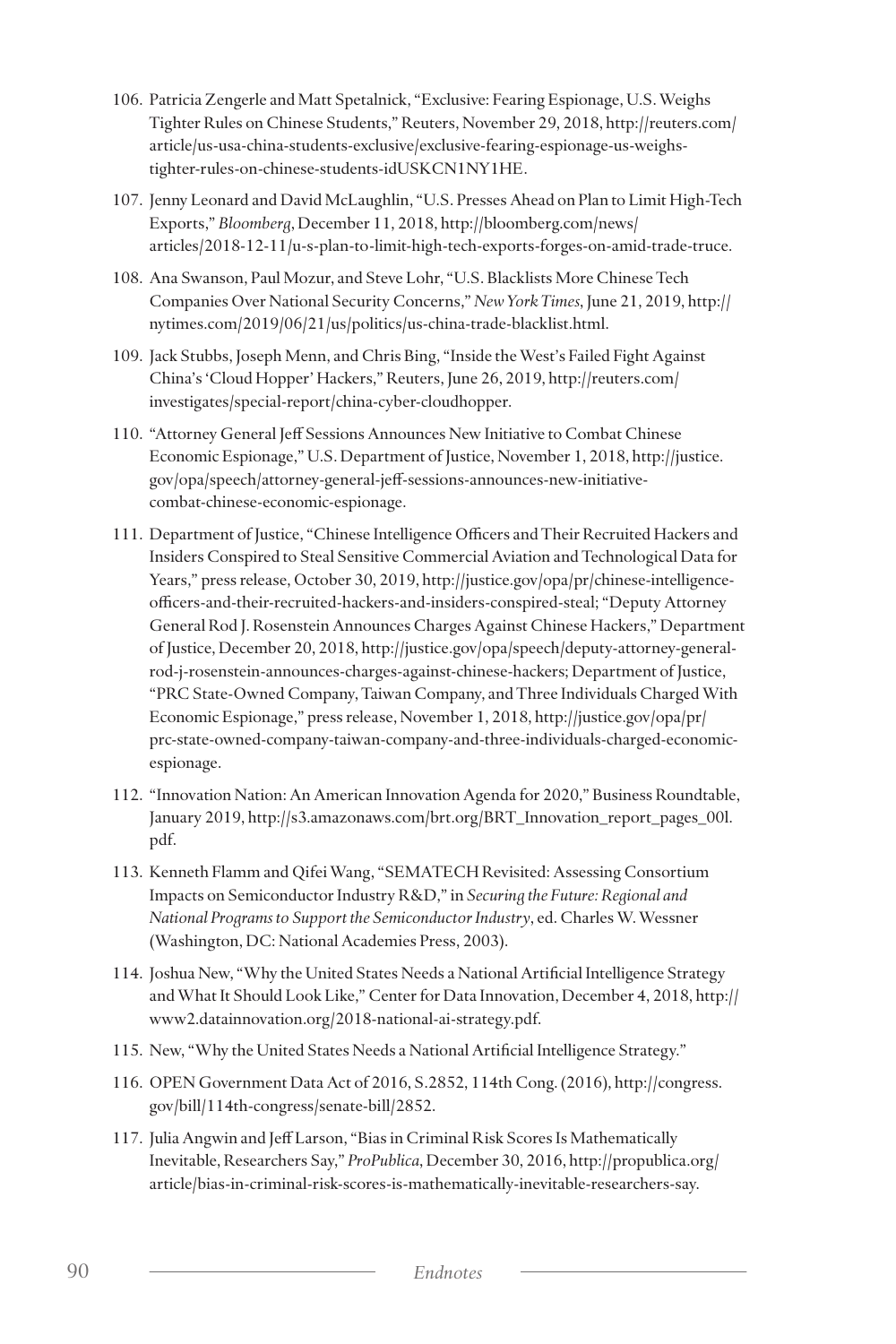- 118. "Ensuring Long-Term U.S. Leadership in Semiconductors," President's Council of Advisors on Science and Technology, January 2017, http://obamawhitehouse.archives. gov/sites/default/files/microsites/ostp/PCAST/pcast\_ensuring\_long-term\_us\_ leadership\_in\_semiconductors.pdf.
- 119. Milo Medin and Gilman Louie, "The 5G Ecosystem: Risks & Opportunities for DoD," Defense Innovation Board, April 3, 2019, http://media.defense.gov/2019/ Apr/04/2002109654/-1/-1/0/DIB\_5G\_STUDY\_04.04.19.PDF.
- 120. Jeremy Hsu, "How the U.S. Can Prepare to Live in China's 5G World," IEEE Spectrum, April 23, 2019, http://spectrum.ieee.org/tech-talk/telecom/standards/ how-america-can-prepare-to-live-in-chinas-5g-world.
- 121. Louise Lucas, "Huawei Revenue Rises 39% Despite US Pressure on 5G," *Financial Times*, April 22, 2019, http://ft.com/content/2cdd5dec-64b6-11e9-9adc-98bf1d35a056.
- 122. Medin and Louie, "The 5G Ecosystem: Risks & Opportunities for DoD."
- 123. Kiran Stacey, "Why Is There No US Rival to Compete With Huawei?" *Financial Times*, April 26, 2019, http://ft.com/content/18d3823a-65f2-11e9-9adc-98bf1d35a056.
- 124. Nicol Turner Lee, "Will the US Be 5G Ready?," *TechTank* (blog), Brookings Institution, July 13, 2018, http://brookings.edu/blog/techtank/2018/07/13/will-the-us-be-5g-ready.
- 125. *Hearing on 5G: The Impact on National Security, Intellectual Property, and Competition: Statement Before the Senate Committee on the Judiciary*, 116th Cong. (2019) (statement of Dr. Charles Clancy, Bradley Professor of Cybersecurity, Virginia Tech), http:// judiciary.senate.gov/imo/media/doc/Clancy%20Testimony.pdf.
- 126. Ryan McMorrow, "Huawei a Key Beneficiary of China Subsidies That US Wants Ended," Phys.org, May 30, 2019, http://phys.org/news/2019-05-huawei-keybeneficiary-china-subsidies.html.
- 127. Lenka Ponilkeska, "Countries Seek United 5G Security Approach Amid Huawei Concerns," *Bloomberg*, May 3, 2019, http://bloomberg.com/news/articles/2019-05-03/ countries-seek-united-5g-security-approach-amid-huawei-concerns.
- 128. Stephen Castle, "Pompeo Attacks China and Warns Britain Over Huawei Security Risks," *New York Times*, May 8, 2019, http://nytimes.com/2019/05/08/technology/ pompeo-huawei-britain.html.
- 129. Medin and Louie, "The 5G Ecosystem: Risks & Opportunities for DoD."
- 130. *Times Higher Education*, "World University Rankings 2019 by Subject: Engineering and Technology," http://timeshighereducation.com/world-university-rankings/2019/ subject-ranking/engineering-and-IT#!/page/0/length/25/sort\_by/rank/sort\_order/asc/ cols/stats.
- 131. Jeff Stone, "Corporate Giants Want to Help Students, Feds and Themselves by Offering Cyber Pros \$75,000 in Loan Assistance," *Cyberscoop*, April 10, 2019, http:// cyberscoop.com/workforce-cyber-talent-initiative-loan-assistance.
- 132. Yangyang Cheng, "Don't Close the Door on Chinese Scientists Like Me," *Foreign Policy*, June 4, 2018, http://foreignpolicy.com/2018/06/04/dont-close-the-door-onchinese-scientists-like-me.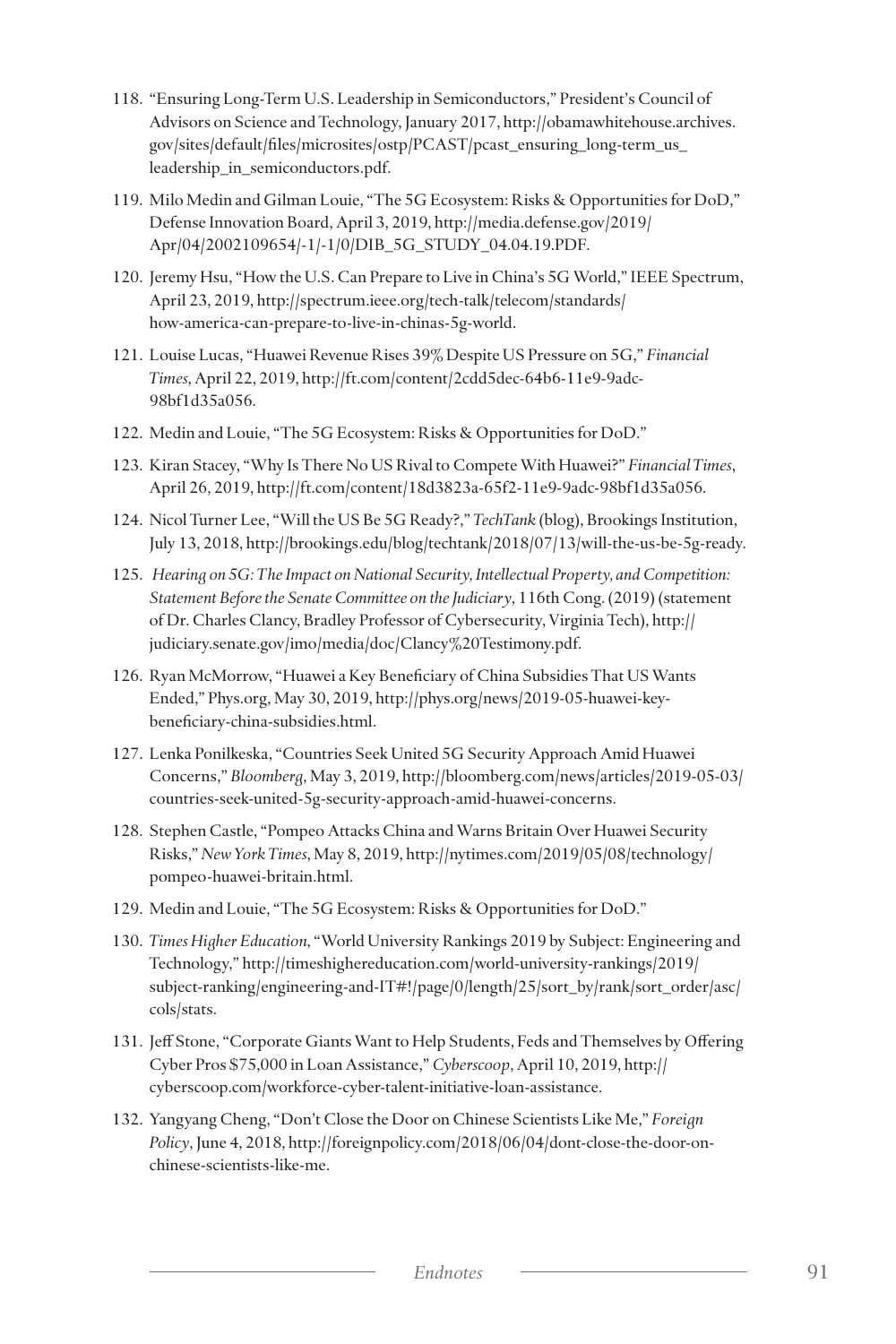- 133. "National Policy on the Transfer of Scientific, Technical, and Engineering Information," National Security Decision Directives (Federation of American Scientists, September 21, 1985), http://fas.org/irp/offdocs/nsdd/nsdd-189.htm.
- 134. Secretary of the Air Force Public Affairs, "\$40M Available for Start-Ups, Small Businesses Through Air Force Pitch Day," Air Force Materiel Command, January 15, 2019, http://afmc.af.mil/News/Article-Display/Article/1732301/40m-available-for-startups-small-businesses-through-air-force-pitch-day.
- 135. "Mobilizing Tech Talent," Partnership for Public Service, September 18, 2018, http:// ourpublicservice.org/wp-content/uploads/2018/09/Mobilizing\_Tech\_Talent-2018.09.26.pdf.
- 136. Mark Hagerott and James Stravridis, "Trump's Big Defense Buildup Should Include a National Cyber Academy," *Foreign Policy*, March 21, 2017, http://foreignpolicy. com/2017/03/21/trumps-big-defense-buildup-should-include-a-national-cyberacademy-military-education.
- 137. Amy Zegart and Kevin Childs, "The Divide Between Silicon Valley and Washington Is a National-Security Threat," *Atlantic*, December 13, 2018, http://theatlantic.com/ideas/ archive/2018/12/growing-gulf-between-silicon-valley-and-washington/577963.
- 138. Exec. Order No. 13875, 84, C.F.R. 28711 (2019), http://whitehouse.gov/presidentialactions/executive-order-evaluating-improving-utility-federal-advisory-committees.
- 139. Joel Meyer, "Startups Should Love Government Work," *Defense One*, February 8, 2019, http://defenseone.com/ideas/2019/02/startups-should-love-government-work/ 154722/?oref=d-channeltop.
- 140. Stephen Ezell and Caleb Foote, "How Stringent Export Controls on Emerging Technologies Would Harm the U.S. Economy," Information Technology and Innovation Foundation, May 20, 2019, http://itif.org/publications/2019/05/20/ how-stringent-export-controls-emerging-technologies-would-harm-us-economy.
- 141. Cade Metz, "Curbs on A.I. Exports? Silicon Valley Fears Losing Its Edge," *New York Times*, January 1, 2019, http://nytimes.com/2019/01/01/technology/artificialintelligence-export-restrictions.html.
- 142. A Bill to Establish the Office of Critical Technologies and Security, and for Other Purposes, S.29, 116th Cong. (2019), http://congress.gov/bill/116th-congress/ senate-bill/29.
- 143. Securing American Science and Technology Act of 2019, H.R. 3038, 116th Cong. (2019), https://www.congress.gov/116/bills/hr3038/BILLS-116hr3038ih.pdf.
- 144. James Manyika, Susan Lund, Marc Singer, Olivia White, and Chris Berry, "How Digital Finance Could Boost Growth in Emerging Economies," McKinsey Global Institute, September 2016, http://mckinsey.com/featured-insights/employment-and-growth/ how-digital-finance-could-boost-growth-in-emerging-economies.
- 145. Nigel Cory, "Cross-Border Data Flows: Where Are the Barriers, and What Do They Cost?," Information Technology and Innovation Foundation, May 1, 2017, http://itif. org/publications/2017/05/01/cross-border-data-flows-where-are-barriers-and-whatdo-they-cost.
- 146. Samm Sacks and Manyi Kathy Li, "How Chinese Cybersecurity Standards Impact